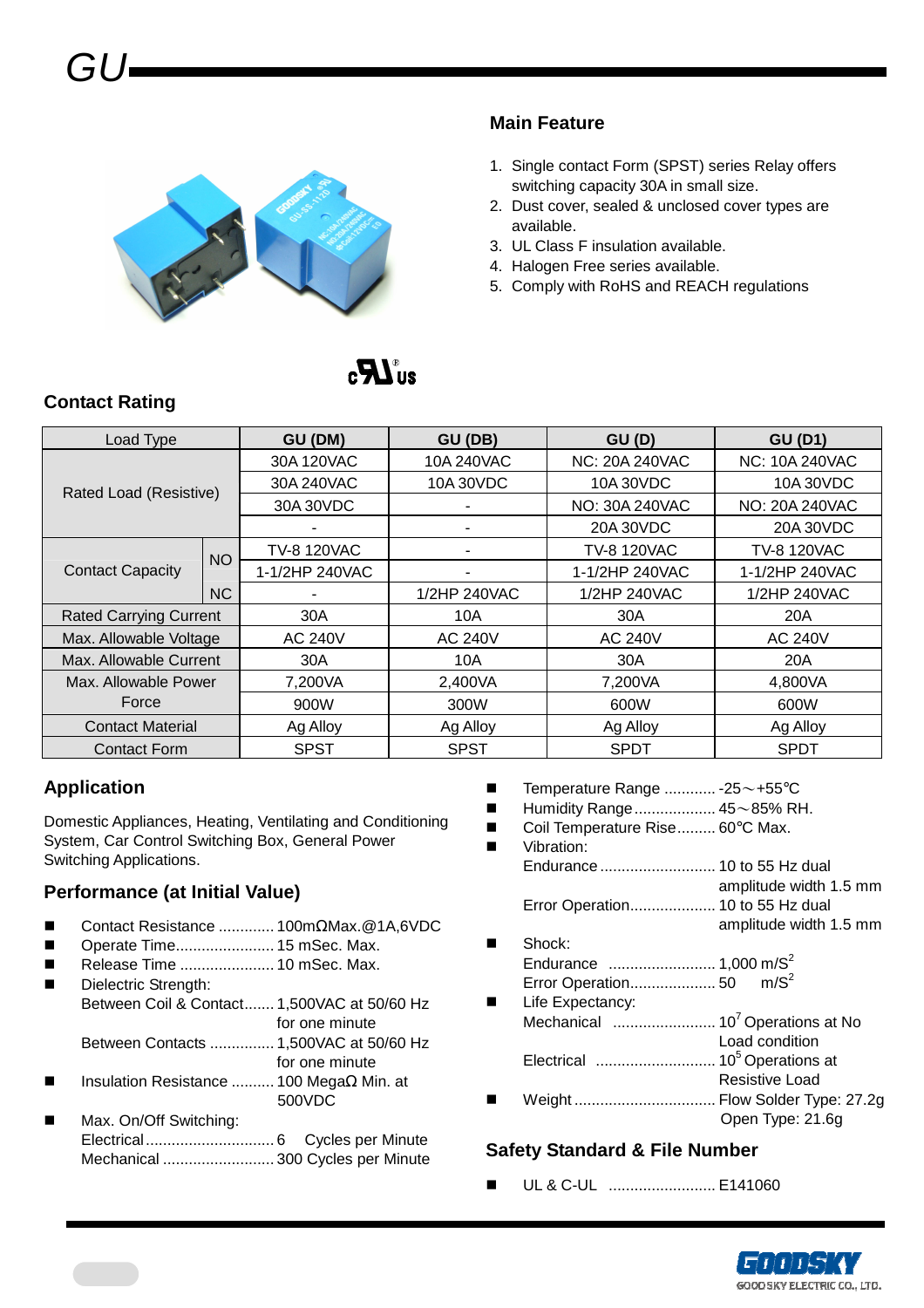GU

## **Coil Specification (at 20**°**C)**

| <b>Coil Sensitivity</b> | Nominal<br>Voltage (VDC) | <b>Nominal</b><br>Current (mA) | Coil Resistance<br>$(\Omega \pm 10\%)$ | Power<br>Consumption<br>(W) | Pull-In Voltage<br>(VDC) | Drop-Out<br>Voltage (VDC) | <b>Maximum</b><br>Allowable<br>Voltage (VDC) |
|-------------------------|--------------------------|--------------------------------|----------------------------------------|-----------------------------|--------------------------|---------------------------|----------------------------------------------|
|                         | 5                        | 185                            | 27                                     |                             |                          |                           | 150%<br>(for short time<br>carrying current) |
|                         | 6                        | 150                            | 40                                     | Abt. 0.93                   | 80%<br>Maximum           | 5%<br>Minimum             |                                              |
|                         | 9                        | 93                             | 97                                     |                             |                          |                           |                                              |
|                         | 12                       | 77                             | 155                                    |                             |                          |                           |                                              |
| GU-D                    | 15                       | 59                             | 255                                    |                             |                          |                           |                                              |
|                         | 18                       | 47                             | 380                                    |                             |                          |                           |                                              |
|                         | 24                       | 36                             | 660                                    |                             |                          |                           |                                              |
|                         | 36                       | 25.8                           | 1,390                                  |                             |                          |                           |                                              |
|                         | 48                       | 19.4                           | 2,480                                  |                             |                          |                           |                                              |
|                         | 110                      | 8.5                            | 13,000                                 |                             |                          |                           |                                              |

### **Ordering Information**

| GU - SS - 1 12 D M CF 1 |  |  |  | 5 |                                   |                                                                              |
|-------------------------|--|--|--|---|-----------------------------------|------------------------------------------------------------------------------|
|                         |  |  |  |   | <b>Terminal Type:</b>             | Nil: 2 Common                                                                |
|                         |  |  |  |   |                                   | 5:1 Common                                                                   |
|                         |  |  |  |   | Load rated(For GU-D Series only): | <b>Nil:</b> NO:30A/NC:20A.                                                   |
|                         |  |  |  |   |                                   | 1: NO:20A/NC:10A.                                                            |
|                         |  |  |  |   | <b>Insulation System:</b>         | <b>Nil:</b> Standard Class                                                   |
|                         |  |  |  |   |                                   | <b>CF:</b> Class F                                                           |
|                         |  |  |  |   | <b>Contact Form:</b>              | <b>Nil:</b> One Form C                                                       |
|                         |  |  |  |   |                                   | M: One Form A                                                                |
|                         |  |  |  |   |                                   | <b>B:</b> One Form B                                                         |
|                         |  |  |  |   | <b>Coil Type:</b>                 | <b>D:</b> Standard DC Coil                                                   |
|                         |  |  |  |   | <b>Coil Voltage:</b>              | <b>05:</b> 5V, <b>06:</b> 6V, <b>09:</b> 9V, <b>12:</b> 12V, <b>15:</b> 15V, |
|                         |  |  |  |   |                                   | 18: 18V, 24: 24V, 36: 36V, 48: 48V, 110: 110V                                |
|                         |  |  |  |   | <b>Number of Pole:</b>            | 1: One Pole                                                                  |
|                         |  |  |  |   | <b>Type of Sealing:</b>           | <b>Nil: RT 0 Unclosed</b>                                                    |
|                         |  |  |  |   |                                   | <b>SS: RT II Flux Proofed</b>                                                |
|                         |  |  |  |   |                                   | <b>SH: RT III Wash Tight</b>                                                 |
|                         |  |  |  |   | Type:                             | GU                                                                           |

#### **Classification**

| Model                    |                                   | GU                         |                     |  |  |
|--------------------------|-----------------------------------|----------------------------|---------------------|--|--|
| <b>Insulation System</b> | Nil: Standard Class / CF: Class F |                            |                     |  |  |
| Contact Form             | 1C                                | 1Α                         | 1Β                  |  |  |
| Unclosed Relay           | $GU-1$ D(CF)(1)                   | $\square$ DM(CF)<br>$GU-1$ | $GU-1$ DB(CF)       |  |  |
| Flux Proofed Type        | $GU-SS/SH-1$ D(CF)(1)             | $GU-SS/SH-1$ DM(CF)        | $GU-SS/SH-1$ DB(CF) |  |  |

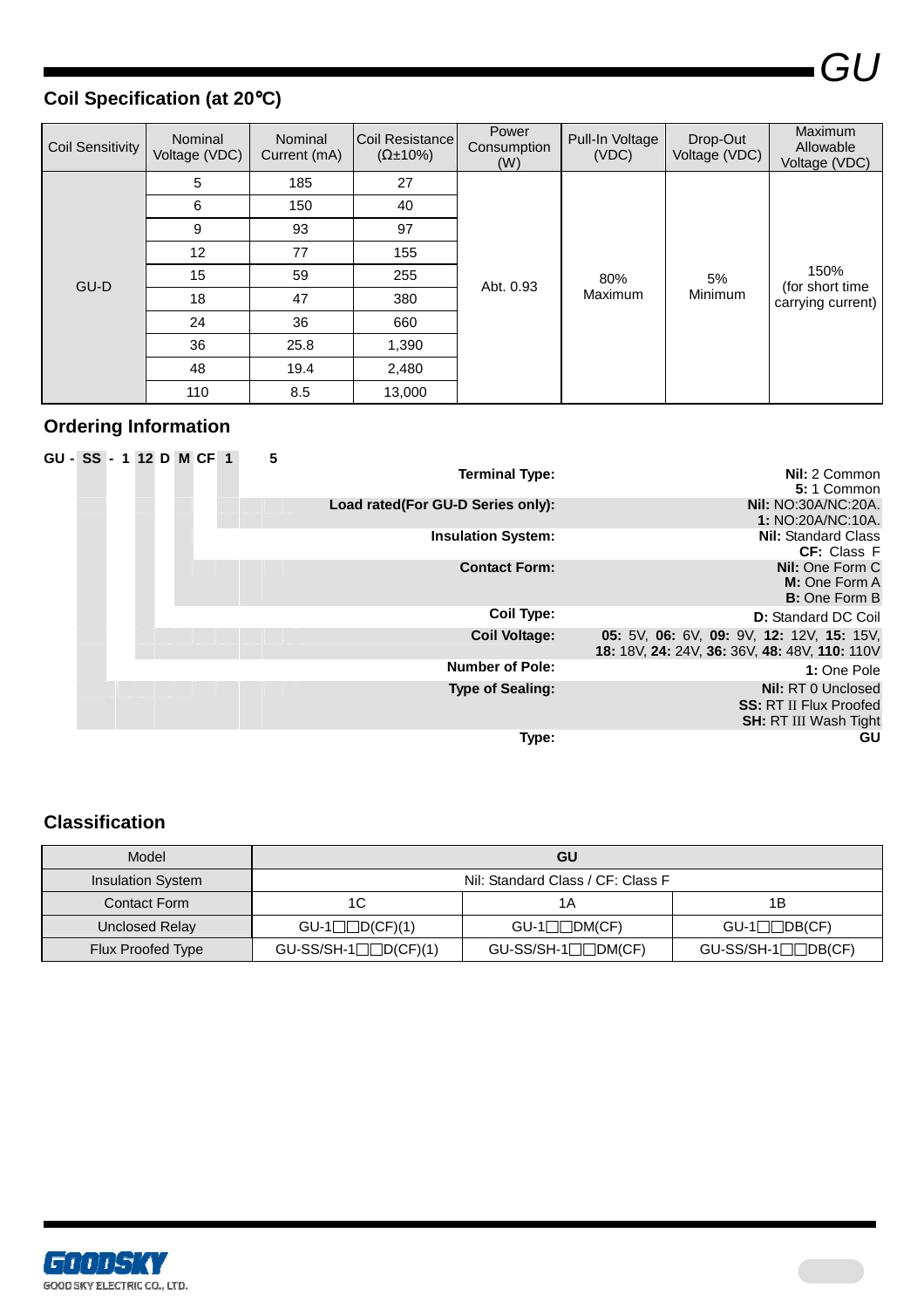#### Dimension ( $\leq 5$ mm $\pm$  0.2mm, > 5mm  $\pm$  0.3mm, the tolerance of PCB thru hole: +0.1mm)

GU-D : 2 Common terminals : 6 PIN







P.C.B. Layout



Bottom View

GU-D5:1 Common terminal: 5 PIN



#### GU-DM : 2 Common terminals : 5 PIN









**Bottom View** 

GU-DM5:1 Common terminal: 4 PIN







P.C.B. Layout



Bottom View